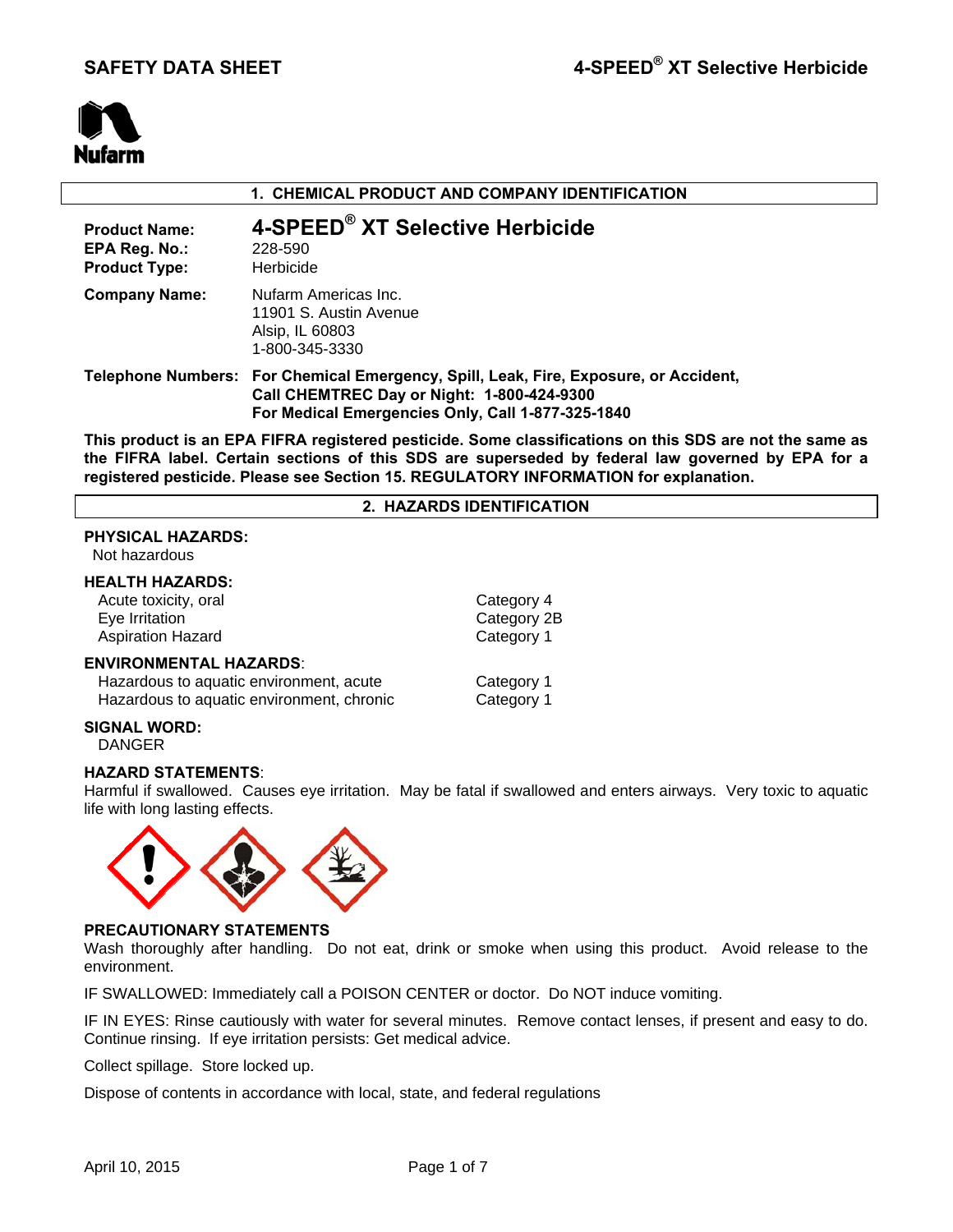## **3. COMPOSITION / INFORMATION ON INGREDIENTS**

| <b>COMPONENT</b>                                                | CAS NO.             | % BY WEIGHT         |
|-----------------------------------------------------------------|---------------------|---------------------|
| Isooctyl (2-ethylhexyl) ester of 2,4-Dichlorophenoxyacetic Acid | 1928-43-4           | $40.7 - 43.2$       |
| Triclopyr, butoxyethyl ester                                    | 64700-56-7          | $4.4 - 5.2$         |
| Dicamba Acid                                                    | 1918-00-9           | $3.3 - 3.6$         |
| Pyraflufen-ethyl                                                | 129630-19-9         | $0.06 - 0.08$       |
| Distillates (Petroleum), Hydrotreated Light                     | 64272-47-8          | $33.3 - 35.4$       |
| Solvent Naphtha (Petroleum), Heavy Aromatic                     | 64742-94-5          | $4.5 - 5.5$         |
| Other Ingredients                                               | <b>Trade Secret</b> | <b>Trade Secret</b> |

## **Synonyms:** Mixture of 2,4-D, Triclopyr, Dicamba and Pyraflufen-ethyl

Ingredients not precisely identified are proprietary or non-hazardous. Values are not product specifications.

## **4. FIRST AID MEASURES**

**If in Eyes:** Hold eye open and rinse slowly and gently with water for several minutes. Remove contact lenses, if present, then continue rinsing eye. Get medical attention if irritation occurs and persists.

**If Swallowed:** DO NOT induce vomiting. Do not give anything by mouth to an unconscious person. Get immediate medical attention.

**If on Skin or Clothing:** Take off contaminated clothing. Rinse skin immediately with plenty of water. Call a poison control center or doctor for treatment advice.

**If Inhaled:** Move person to fresh air. If symptoms develop, get medical advice.

**Most important symptoms/effects, acute and delayed:** Causes eye and skin irritation Harmful if swallowed. Contains petroleum distillate. Vomiting may cause aspiration pneumonia; may be fatal if swallowed.

**Indication of immediate medical attention and special treatment needed, if necessary:** Immediate medical attention is required for ingestion.

## **5. FIRE FIGHTING MEASURES**

**Extinguishing Media:** Recommended for large fires: foam or water spray. Recommended for small fires: dry chemical or carbon dioxide.

**Special Fire Fighting Procedures:** Firefighters should wear NIOSH approved self-contained breathing apparatus and full fire-fighting turn out gear. Dike area to prevent runoff and contamination of water sources. Dispose of fire control water later.

**Unusual Fire and Explosion Hazards:** If water is used to fight fire or cool containers, dike to prevent runoff contamination of municipal sewers and waterways.

**Hazardous Decomposition Materials (Under Fire Conditions):** May produce gases such as hydrogen chloride and oxides of carbon and nitrogen.

# **6. ACCIDENTAL RELEASE MEASURES**

**Personal Precautions:** Wear appropriate protective gear for the situation. See Personal Protection information in Section 8.

**Environmental Precautions:** Prevent material from entering public sewer systems or any waterways. Do not flush to drain. Large spills to soil or similar surfaces may necessitate removal of topsoil. The affected area should be removed and placed in an appropriate container for disposal.

**Methods for Containment:** Dike spill using absorbent or impervious materials such as earth, sand or clay. Collect and contain contaminated absorbent and dike material for disposal.

**Methods for Cleanup and Disposal:** Pump any free liquid into an appropriate closed container. Collect washings for disposal. Decontaminate tools and equipment following cleanup. See Section 13: DISPOSAL CONSIDERATIONS for more information.

**Other Information:** Large spills may be reportable to the National Response Center (800-424-8802) and to state and/or local agencies.

## **7. HANDLING AND STORAGE**

## **HANDLING**:

Avoid contact with eyes, skin or clothing. Users should wash hands before eating, drinking, chewing gum, using tobacco, or using the toilet. Remove clothing/Personal Protective Equipment (PPE) immediately if pesticide gets inside. Then wash thoroughly and put on clean clothing. If pesticide gets on skin, wash immediately with soap and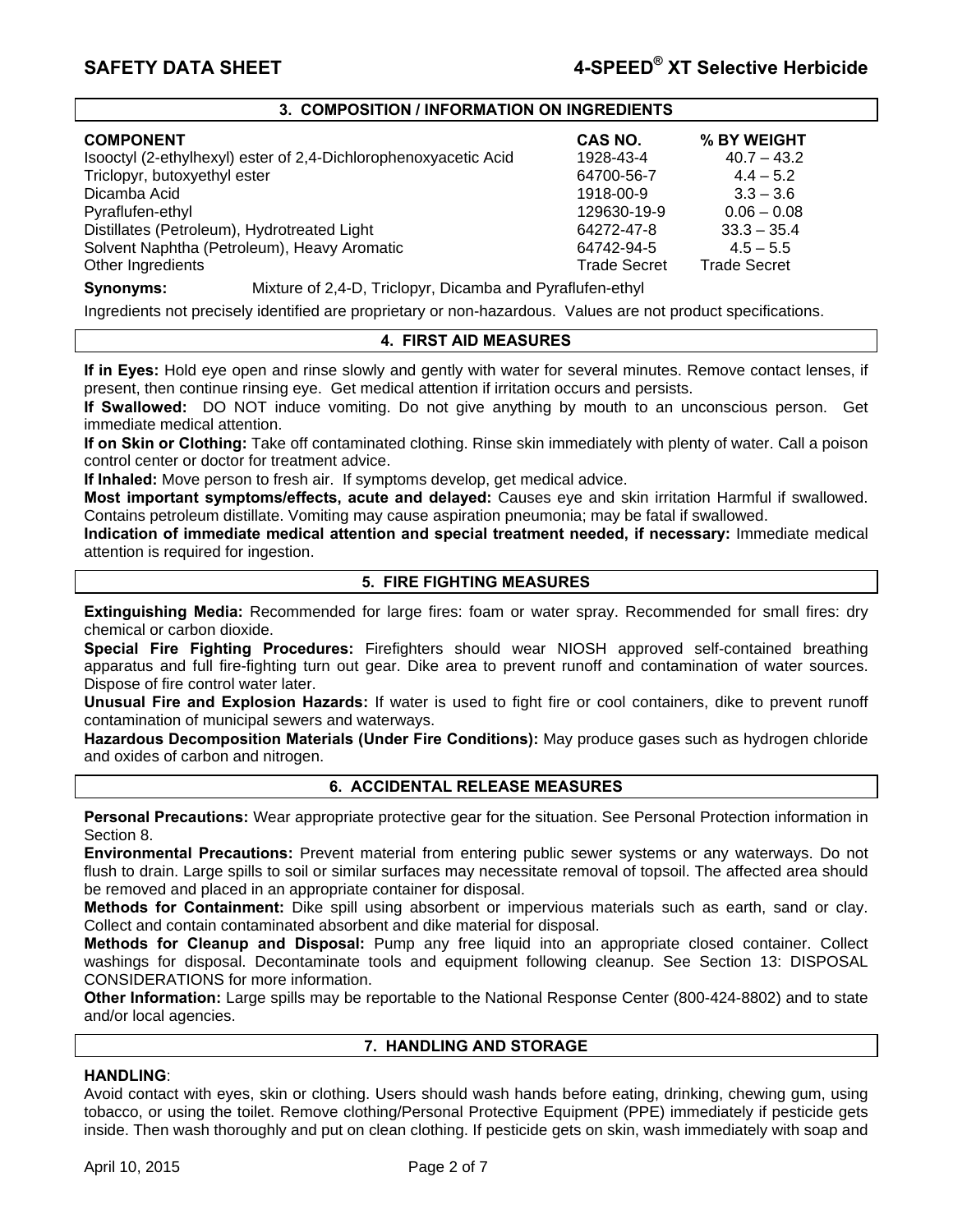water. Remove PPE immediately after handling this product. Wash the outside of gloves before removing. As soon as possible, wash thoroughly and change into clean clothing.

# **STORAGE:**

This product should be stored in its original container in a cool, dry locked place out of the reach of children and out of direct sunlight. Do not use or store near heat or open flame. Store at temperatures above 32° F. If allowed to freeze, remix before using. This does not alter this product. Containers should be opened in well ventilated areas. Keep container tightly sealed when not in use. Do not stack cardboard cases more than two pallets high. Do not store near open containers of fertilizer, seed or other pesticides. Do not contaminate water, food or feed by storage or disposal.

# **8. EXPOSURE CONTROLS / PERSONAL PROTECTION**

# **Engineering Controls:**

Where engineering controls are indicated by specific use conditions or a potential for excessive exposure, use local exhaust ventilation at the point of generation.

## **Personal Protective Equipment:**

**Eye/Face Protection:** Not normally required. To avoid contact with eyes, wear chemical goggles or shielded safety glasses. An emergency eyewash or water supply should be readily accessible to the work area.

**Skin Protection:** To avoid contact with skin, wear long pants, long-sleeved shirt, shoes plus socks, and chemical-resistant gloves. An emergency shower or water supply should be readily accessible to the work area.

**Respiratory Protection:** Not normally required. If vapors or mists exceed acceptable levels, wear NIOSH approved air-purifying respirator with cartridges/canisters approved for use against pesticides.

**General Hygiene Considerations:** Personal hygiene is an important work practice exposure control measure and the following general measures should be taken when working with or handling this material: 1) do not store, use and/or consume foods, beverages, tobacco products, or cosmetics in areas where this material is stored; 2) wash hands and face carefully before eating, drinking, using tobacco, applying cosmetics or using the toilet.

|                                             | <b>OSHA</b> |             | <b>ACGIH</b> |             |                   |
|---------------------------------------------|-------------|-------------|--------------|-------------|-------------------|
| <b>Component</b>                            | <b>TWA</b>  | <b>STEL</b> | <b>TWA</b>   | <b>STEL</b> | Unit              |
| 2,4-D 2-ethylhexyl ester                    | $10*$       | <b>NE</b>   | $10*$        | <b>NE</b>   | mg/m <sup>3</sup> |
| <b>Triclopyr BEE</b>                        | <b>NE</b>   | <b>NE</b>   | <b>NE</b>    | <b>NE</b>   |                   |
| Dicamba                                     | NE.         | <b>NE</b>   | NE           | <b>NE</b>   |                   |
| Pyraflufen-ethyl                            | <b>NE</b>   | <b>NE</b>   | ΝE           | <b>NE</b>   |                   |
| Distillates (Petroleum), Hydrotreated Light | NE.         | <b>NE</b>   | <b>NE</b>    | <b>NE</b>   |                   |
| Solvent Naphtha (Petroleum), Heavy          | NE.         | <b>NE</b>   | <b>NE</b>    | <b>NE</b>   |                   |
| Aromatic                                    |             |             |              |             |                   |
| Other Ingredients                           | NE.         | NE.         | <b>NE</b>    | <b>NE</b>   |                   |

\*Based on adopted limit for 2,4-D NE = Not Established

## **9. PHYSICAL AND CHEMICAL PROPERTIES**

| Appearance:                                   | Clear brown liquid               |
|-----------------------------------------------|----------------------------------|
| Odor:                                         | Pungent                          |
| <b>Odor threshold:</b>                        | No data available                |
| pH:                                           | 2.85 (1% w/w dilution in DIW)    |
| Melting point/freezing point:                 | No data available                |
| Initial boiling point and boiling range       | No data available                |
| Flash point:                                  | >212° F (>100° C) Pensky-Martens |
| <b>Evaporation rate:</b>                      | No data available                |
| Flammability (solid, gas):                    | No data available                |
| Upper/lower flammability or explosive limits: | No data available                |
| Vapor pressure:                               | No data available                |
| Vapor density:                                | No data available                |
| <b>Relative density:</b>                      | 0.996 g/cc $@$ 20 $°C$           |
| Solubility(ies):                              | Emulsifiable                     |
| Partition coefficient: n-octanol/water:       | No data available                |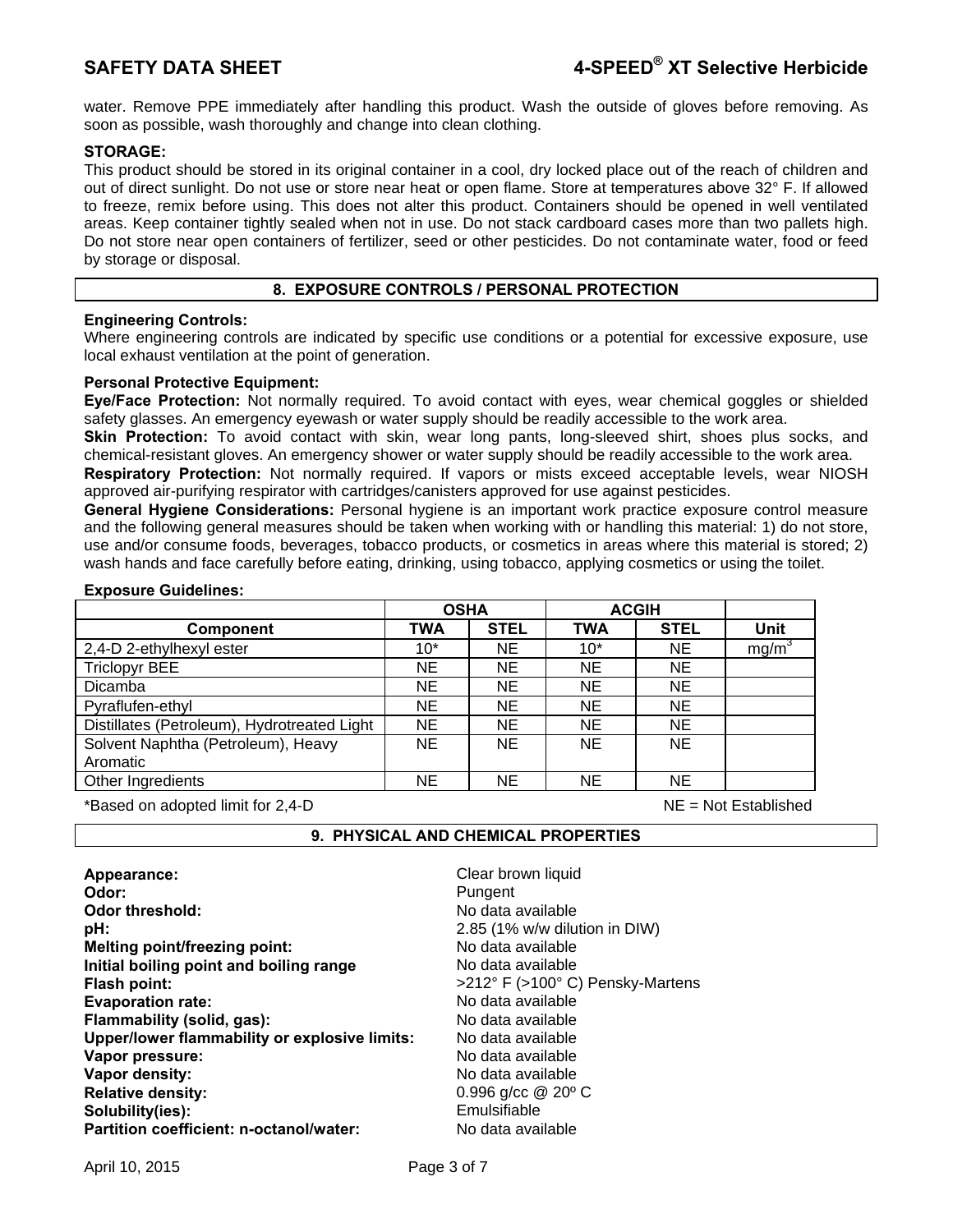**Autoignition temperature:** No data available **Decomposition temperature:** No data available

**Viscosity:** 15.309 cSt @ 20° C, 7.387 cSt @ 40° C

**Note:** Physical data are typical values, but may vary from sample to sample. A typical value should not be construed as a guaranteed analysis or as a specification.

# **10. STABILITY AND REACTIVITY**

**Reactivity:** Not reactive

**Chemical Stability:** This material is stable under normal handling and storage conditions.

**Possibility of Hazardous Reaction:** Hazardous polymerization will not occur.

**Conditions to Avoid:** Excessive heat. Do not store near heat or flame.

**Incompatible Materials:** Strong oxidizing agents: bases and acids.

**Hazardous Decomposition Products:** Under fire conditions may produce gases such as hydrogen chloride and oxides of carbon and nitrogen.

# **11. TOXICOLOGICAL INFORMATION**

**Likely Routes of Exposure:** Eye contact, Skin contact, Inhalation

# **Symptoms of Exposure:**

**Eye Contact:** Slightly irritating..

**Skin Contact:** Mildly irritating based on toxicity studies. Overexposure by skin absorption may cause nausea, vomiting, abdominal pain, decreased blood pressure, muscle weakness, muscle spasms.

**Ingestion:** Harmful if swallowed. May cause nausea, vomiting, abdominal pain, decreased blood pressure, muscle weakness, muscle spasms. The petroleum hydrocarbon component, if aspirated into the respiratory system during ingestion or vomiting may cause mild or severe pulmonary injury, possibly progressing to death.

**Inhalation:** Low inhalation toxicity. May cause symptoms similar to those from ingestion. Overexposure to petroleum hydrocarbon component may cause irritation to respiratory tract, headaches, anaesthesia, drowsiness, unconsciousness and other central nervous system effects, possibly including death.

**Delayed, immediate and chronic effects of exposure:** None reported.

## **Toxicological Data:**

Data from laboratory studies on this product are summarized below:

**Oral:** Rat LD<sub>50</sub>: 1,878 mg/kg (female) (estimated based on mortalities for doses tested)

**Dermal:** Rat LD<sub>50</sub>: >5,000 mg/kg

**Inhalation:** Rat 4-hr  $LC_{50}$ :  $>2.03$  mg/L (no mortalities at highest dose tested)

**Eye Irritation:** Rabbit: Mildly irritating

**Skin Irritation: Rabbit: Moderately irritating** 

**Skin Sensitization:** Not a contact sensitizer in guinea pigs following repeated skin exposure.

**Subchronic (Target Organ) Effects:** Repeated overexposure to phenoxy herbicides may cause effects to liver, kidneys, blood chemistry, and gross motor function. Rare cases of peripheral nerve damage have been reported, but extensive animal studies have failed to substantiate these observations, even at high doses for prolonged periods. Excessive exposure to triclopyr may affect blood, kidneys and liver. Repeated overexposure to dicamba may cause liver changes or a decrease in body weight. Repeated overexposure to pyraflufen-ethyl, may cause effects to kidney and liver.

**Carcinogenicity / Chronic Health Effects:** Prolonged overexposure to phenoxy herbicides can cause liver, kidney and muscle damage. Prolonged overexposure to pyraflufen-ethyl may cause effects to kidney and liver. The International Agency for Research on Cancer (IARC) lists exposure to chlorophenoxy herbicides as a class 2B carcinogen, the category for limited evidence for carcinogenicity in humans. However, more current 2,4-D lifetime feeding studies in rats and mice did not show carcinogenic potential. Dicamba did not cause cancer in long-term animals studies. The U.S. EPA has given 2,4-D and dicamba a Class D classification (not classifiable as to human carcinogenicity). Triclopyr did not cause cancer in laboratory studies. The U.S. EPA has given triclopyr a Class D classification (not classifiable as to human carcinogenicity). Pyraflufen-ethyl produced an increased incidence of liver tumors in mice at the highest dose level tested, but the dose was greater than a maximum tolerated dose and tumors were likely an adaptive response to toxicity rather than a carcinogenic response. In rat studies, there was no significant treatment-related increase in any tumors. The hydrocarbon component may contain naphthalene, which is listed by IARC as a class 2B and the U.S. National Toxicology Program as reasonably anticipated to be a human carcinogen.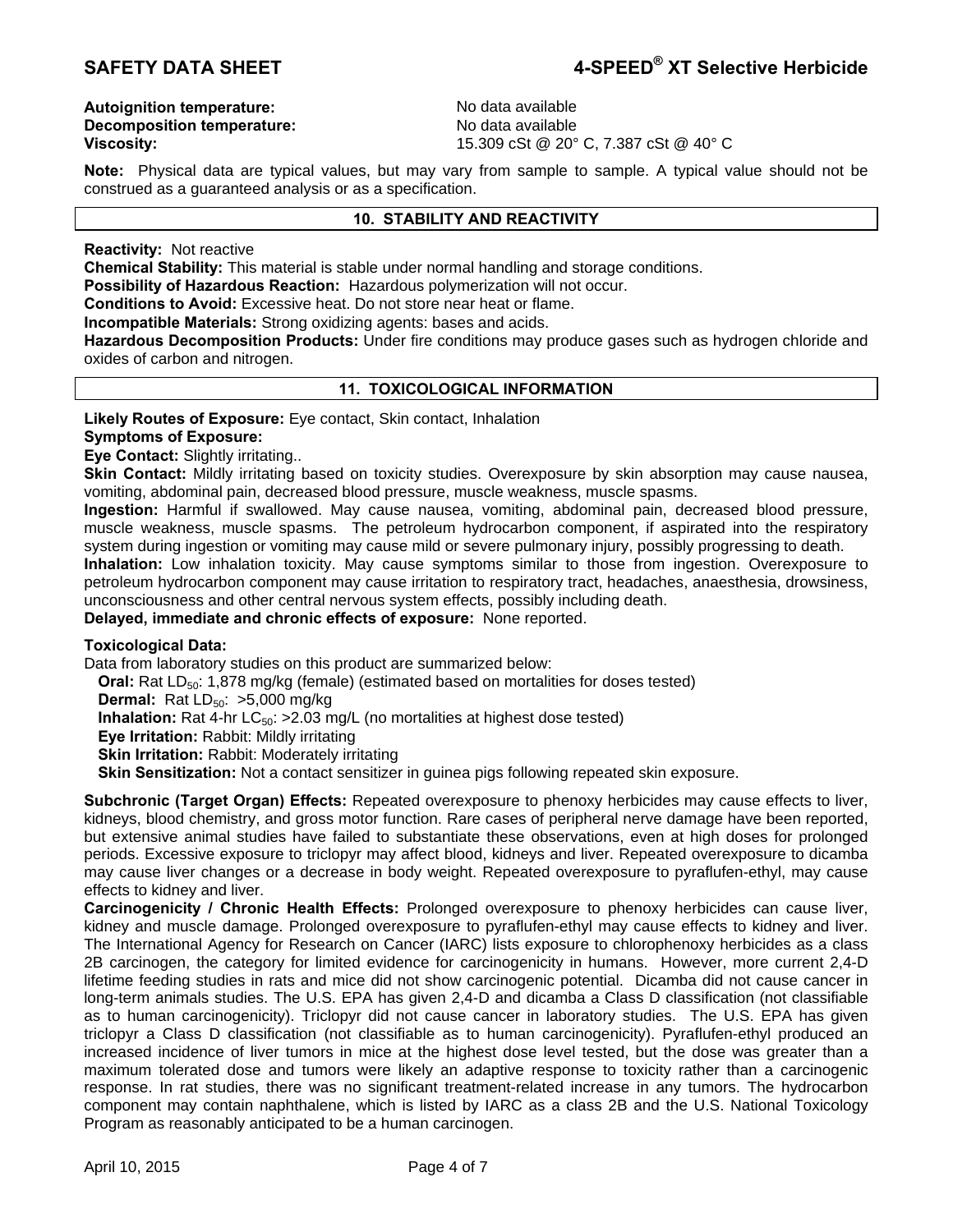# **SAFETY DATA SHEET 4-SPEED® XT Selective Herbicide**

**Reproductive Toxicity:** No impairment of reproductive function attributable to 2,4-D has been noted in laboratory animal studies. For triclopyr, in laboratory animal studies, effects on reproduction have been seen only at doses that produced significant toxicity to the parent animals. Dicamba did not interfere with fertility in reproduction studies in laboratory animals. In a multigeneration reproduction study in rats, Pyraflufen-ethyl produced decreased mean body weights and body weight gains. No other reproductive effects were observed.

**Developmental Toxicity:** Studies in laboratory animals with 2,4-D have shown decreased fetal body weights and delayed development in the offspring at doses toxic to mother animals. For triclopyr, birth defects are unlikely. Exposures having no effect on the mother should have no effect on the fetus. Did not cause birth defects in animals; other effects were seen in the fetus only at doses which caused toxic effects to the mother. Animal tests with dicamba have not demonstrated developmental effects. Pyraflufen-ethyl caused some developmental toxicity in the offspring of rabbits at maternally toxic dose levels. In rats, neither developmental nor maternal toxicity was observed at doses up to 1,000 mg/kg/day, which was the highest dose tested.

**Genotoxicity:** There have been some positive and some negative studies, but the weight of evidence is that 2,4- D is not mutagenic. For triclopyr, *in-vitro* and animal mutagenicity studies were negative. Animal tests with dicamba did not demonstrate mutagenic effects. Pyraflufen-ethyl was not mutagenic in genotoxicity studies conducted.

## **Assessment Carcinogenicity:**

This product contains substances that are considered to be probable or suspected human carcinogens as follows:

|                                  | <b>Regulatory Agency Listing As Carcinogen</b> |             |            |             |
|----------------------------------|------------------------------------------------|-------------|------------|-------------|
| <b>Component</b>                 | <b>ACGIH</b>                                   | <b>IARC</b> | <b>NTP</b> | <b>OSHA</b> |
| Chlorophenoxy Herbicides (2,4-D) | No                                             | 2B          | No         | No          |
| Triclopyr                        | No                                             | No          | No         | No          |
| Dicamba                          | No                                             | No          | No         | No.         |
| Pyraflufen ethyl                 | No                                             | No          | No         | No.         |

# **12. ECOLOGICAL INFORMATION**

| Data on 2,4-D 2-EHE:<br>96-hour LC <sub>50</sub> Bluegill:<br>96-hour LC <sub>50</sub> Rainbow Trout:<br>48-hour EC <sub>50</sub> Daphnia:                                     | $>5$ mg/l<br>$7.2 \text{ mg/l}$<br>$>5$ mg/l | Bobwhite Quail Oral LD <sub>50</sub> :<br>Mallard Duck 8-day Dietary LC <sub>50</sub> :                                                    | >5,620 mg/kg<br>$>5,620$ ppm           |
|--------------------------------------------------------------------------------------------------------------------------------------------------------------------------------|----------------------------------------------|--------------------------------------------------------------------------------------------------------------------------------------------|----------------------------------------|
| Data on Triclopyr BEE:<br>96-hour LC <sub>50</sub> Bluegill:<br>96-hour LC <sub>50</sub> Rainbow Trout:<br>48-hour EC <sub>50</sub> Daphnia:                                   | $0.36$ mg/l<br>$0.65$ mg/l<br>10.1 $mg/l$    | Bobwhite Quail Oral LD <sub>50</sub> :<br>Bobwhite Quail 8-day Dietary LC <sub>50</sub> :<br>Mallard Duck 8-day Dietary LC <sub>50</sub> : | 735 mg/kg<br>5,401 ppm<br>$>5,401$ ppm |
| Data on Dicamba:<br>96-hour LC <sub>50</sub> Bluegill:<br>96-hour LC <sub>50</sub> Rainbow Trout:<br>48-hour EC <sub>50</sub> Daphnia:                                         | $135 \text{ mg/l}$<br>$135$ mg/l<br>110 mg/l | Bobwhite Quail 8-day Dietary LC <sub>50</sub> :<br>Mallard Duck 8-day Dietary LC <sub>50</sub> :                                           | >10,000 ppm<br>>10,000 ppm             |
| Data on Pyraflufen-ethyl:<br>96-hour LC <sub>50</sub> Bluegill Sunfish:<br>96-hour LC <sub>50</sub> Rainbow Trout:<br>48-hour Honey Bee Contact LD <sub>50</sub> : >100 µg/bee | $>100 \mu g/L$<br>$>100 \mu g/L$             | Bobwhite Quail Oral LD <sub>50</sub> :<br>Bobwhite Quail 5-day Dietary LC <sub>50</sub> :                                                  | $>2,000$ mg/kg<br>>5,000 mg/kg         |

## **Environmental Fate:**

**Ecotoxicity:** 

In laboratory and field studies, 2,4-D 2-ethylhexyl ester rapidly de-esterfied to parent acid in the environment. The typical half-life of the resultant 2,4-D acid ranged from a few days to a few weeks. In laboratory and field studies, Triclopyr BEE hydrolyzes to parent acid in the environment. Triclopyr is moderately persistent and mobile. In soil, the predominant degradation pathway is microbial and the average half-life is 30 days. Half-lives tend to be shorter in warm, moist soils with a high organic content. The predominant degradation pathway for triclopyr in water is photodegradation and the average half-life is one day. Initially, triclopyr BEE may bind to suspended organic particles or sediments in the water and while bound effectively lengthen the half-life in water. Dicamba has low bioaccumulation potential, is not persistent in soil, is highly mobile in soil and degrades rapidly. Pyraflufen-ethyl is stable in the environment under acidic conditions with an estimated half-life of 267 days.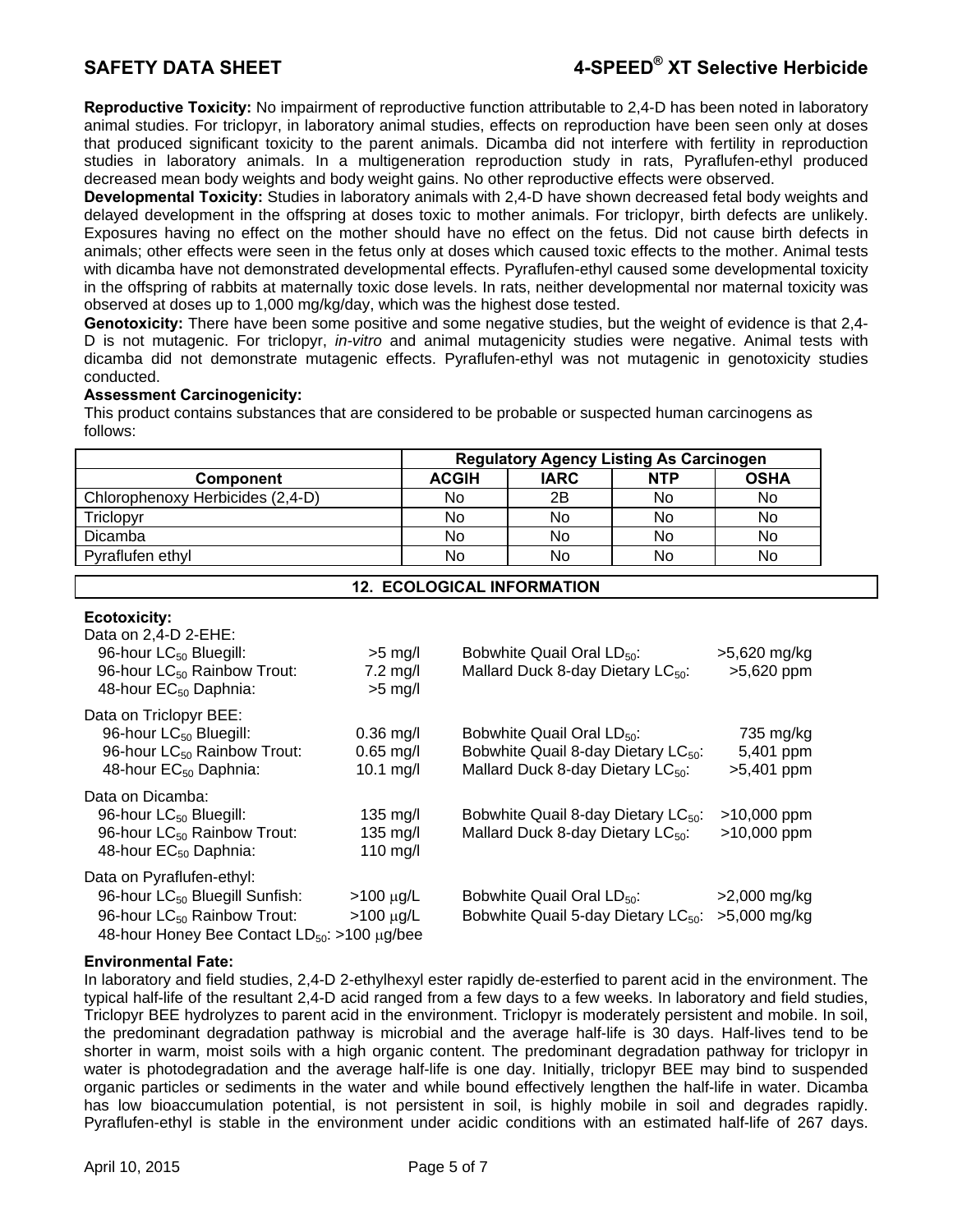However, the chemical is rapidly hydrolyzed with neutral or alkali conditions with a half-life of 6 hours to 11 days. Pyraflufen-ethyl is readily degraded by sunlight with a half-life of 1.25 days in water and 2.2 days on soil. With aerobic soil conditions, the half-life is less than one day. In water with anaerobic soil conditions the half-life was less than one day.

## **13. DISPOSAL CONSIDERATIONS**

## **Waste Disposal Method:**

To avoid wastes, use all material in this container by application according to label directions. If waste cannot be avoided, offer remaining product to a waste disposal facility or pesticide disposal program (often such programs are run by state or local governments or by industry).

## **Container Handling and Disposal:**

**Nonrefillable Containers 5 Gallons or Less:** Nonrefillable container. Do not reuse or refill this container. Triple rinse container (or equivalent) promptly after emptying.

**Triple rinse as follows:** Empty the remaining contents into application equipment or a mix tank and drain for 10 seconds after the flow begins to drip. Fill the container 1/4 full with water and recap. Shake for 10 seconds. Pour rinsate into application equipment or a mix tank or store rinsate for later use or disposal. Drain for 10 seconds after the flow begins to drip. Repeat this procedure two more times. Then offer for recycling or reconditioning, or puncture and dispose of in a sanitary landfill, or by other procedures approved by State and local authorities. Plastic containers are also disposable by incineration, or, if allowed by State and local authorities, by burning. If burned stay out of smoke.

**Nonrefillable containers larger than 5 gallons:** Nonrefillable container. Do not reuse or refill this container. Offer for recycling if available. Triple rinse or pressure rinse container (or equivalent) promptly after emptying.

**Triple rinse as follows**: Empty the remaining contents into application equipment or a mix tank. Fill the container 1/4 full with water. Replace and tighten closures. Tip container on its side and roll it back and forth, ensuring at least one complete revolution, for 30 seconds. Stand the container on its end and tip it back and forth several times. Turn the container over onto its other end and tip it back and forth several times. Empty the rinsate into application equipment or a mix tank or store rinsate for later use or disposal. Repeat this procedure two more times.

**Pressure rinse as follows:** Empty the remaining contents into application equipment or a mix tank and continue to drain for 10 seconds after the flow begins to drip. Hold container upside down over application equipment or mix tank or collect rinsate for later use or disposal. Insert pressure rinsing nozzle in the side of the container, and rinse at about 40 psi for at least 30 seconds. Drain for 10 seconds after the flow begins to drip.

**Refillable Container Larger than 5 Gallons:** Refillable container. Refill this container with pesticide only. Do not reuse this container for any other purpose. Cleaning the container before final disposal is the responsibility of the person disposing of the container. Cleaning before refilling is the responsibility of the refiller. To clean the container before final disposal, empty the remaining contents from this container into application equipment or a mix tank. Fill the container about 10% full with water and, if possible, spray all sides while adding water. If practical, agitate vigorously or recirculate water with the pump for two minutes. Pour or pump rinsate into application equipment or rinsate collection system. Repeat this rinsing procedure two more times.

## **14. TRANSPORTATION INFORMATION**

Follow the precautions indicated in Section 7: HANDLING AND STORAGE of this SDS.

**DOT:** 

# **< 28 gallons per complete package**

Non Regulated

# **≥ 28 and < 119 gallons per complete package**

UN 3082, Environmentally hazardous substance, liquid, n.o.s., (2,4-D Acid), 9, III, RQ

## **≥ 119 gallons per complete package**

UN 3082, Environmentally hazardous substance, liquid, n.o.s., (2,4-D Acid), 9, III, RQ, Marine Pollutant **IMDG:** 

UN 3082, Environmentally hazardous substance, liquid, n.o.s., (2,4-D Acid), 9, III, Marine Pollutant

## **IATA:**

Non Regulated